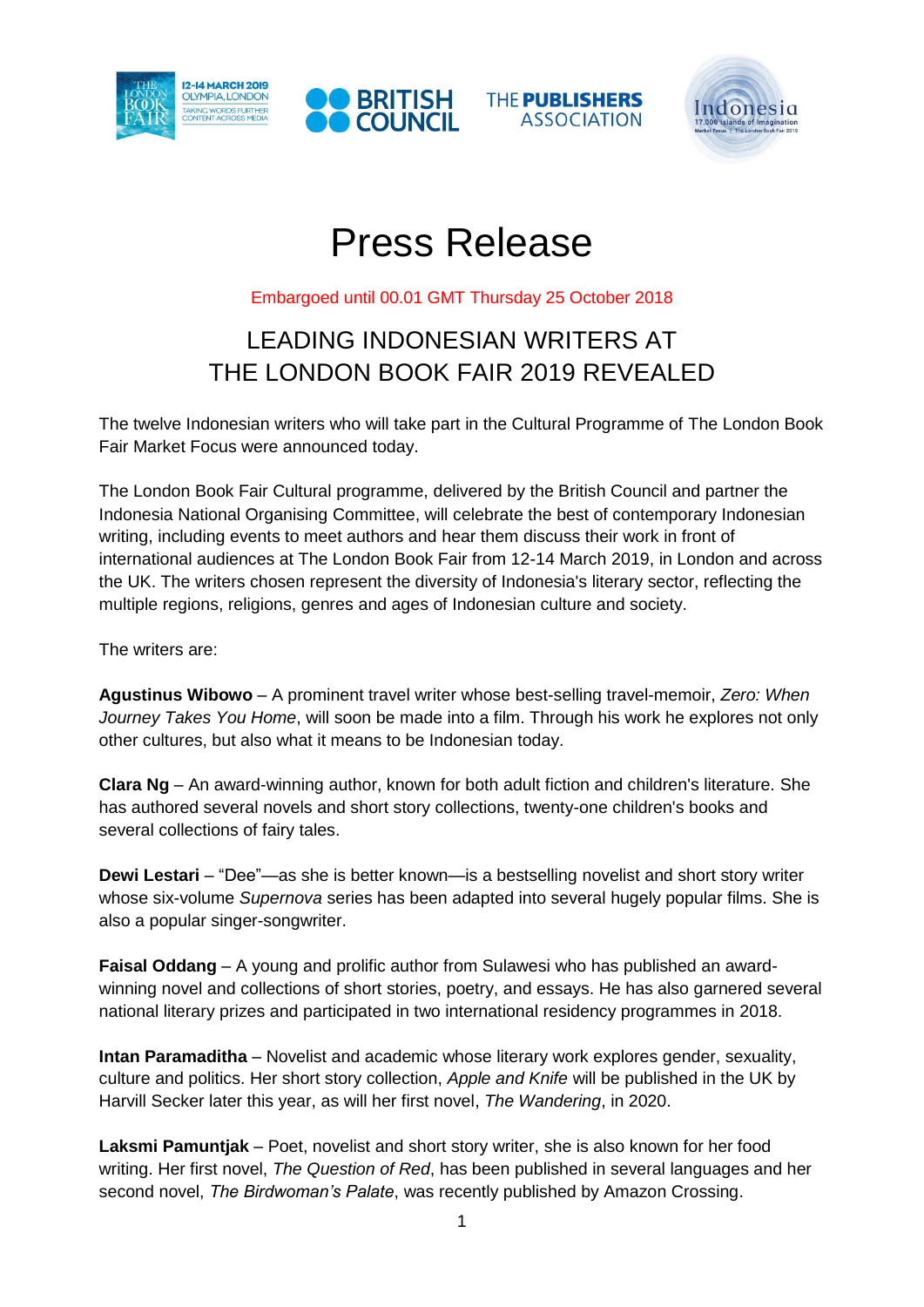







**Leila S. Chudori** – An award-winning novelist and journalist, she has also written for television and film. Her best-selling first novel, *Home*, has been translated into six languages and her second novel, *The Sea Speaks His Name*, has also won national and international praise.

**Nirwan Dewanto** – Poet, essayist and esteemed cultural critic who has twice won Indonesia's top literary award for poetry. He has participated in several international residency programmes and samples of his work will appear in the Spring edition of *Stand*, a UK literary journal.

**Norman Erikson Pasaribu** – An emerging voice in poetry, fiction, and non-fiction. His first collection of poetry, *Sergius Seeks Bacchus*, won a PEN Translates Award and will be published in the UK in March 2019 by Tilted Axis Press.

**Reda Gaudiamo** – A young adult short story writer who is also a nationally renowned singer, particularly of poems turned into songs. Her adult collection, *Tentang Kital/About Us* and chapter book for children, *The Adventures of Na Willa*, will be published in the UK by The Emma Press.

**Seno Gumira Ajidarma** – A prolific author of non-fiction, short stories, essays, screenplays and reportage. He has won numerous literary awards both in Indonesia and abroad and is well known as a consistent advocate for free speech and freedom of expression.

**Sheila Rooswitha Putri** – A comics artist well known for her blogs in which she references everyday life in Jakarta and the urban condition. Her unique style has garnered her invitation to numerous conventions and group exhibitions, both in Indonesia and abroad.

# **Cortina Butler, Director Literature, British Council** said:

"Indonesian literature deserves to have the widest of international audiences and I am delighted that in this group of authors we have exciting representatives of the rich strands of writing in Indonesia today across generations and genres.

"This is a very special opportunity to gain insights into some of the leading voices in fiction, non-fiction, poetry and other creative writing and through them into one of the most complex of contemporary nations whose literature is informed by unique history and geography.

"Through the programme of events the authors will be reflecting on themes such as identity, taboo, imagination, myths, storytelling, place and new takes on literary traditions. I hope that publishers, translators, writers and anyone with an interest in the culture of the largest country in South East Asia will take advantage of the chance to engage with these exceptional writers."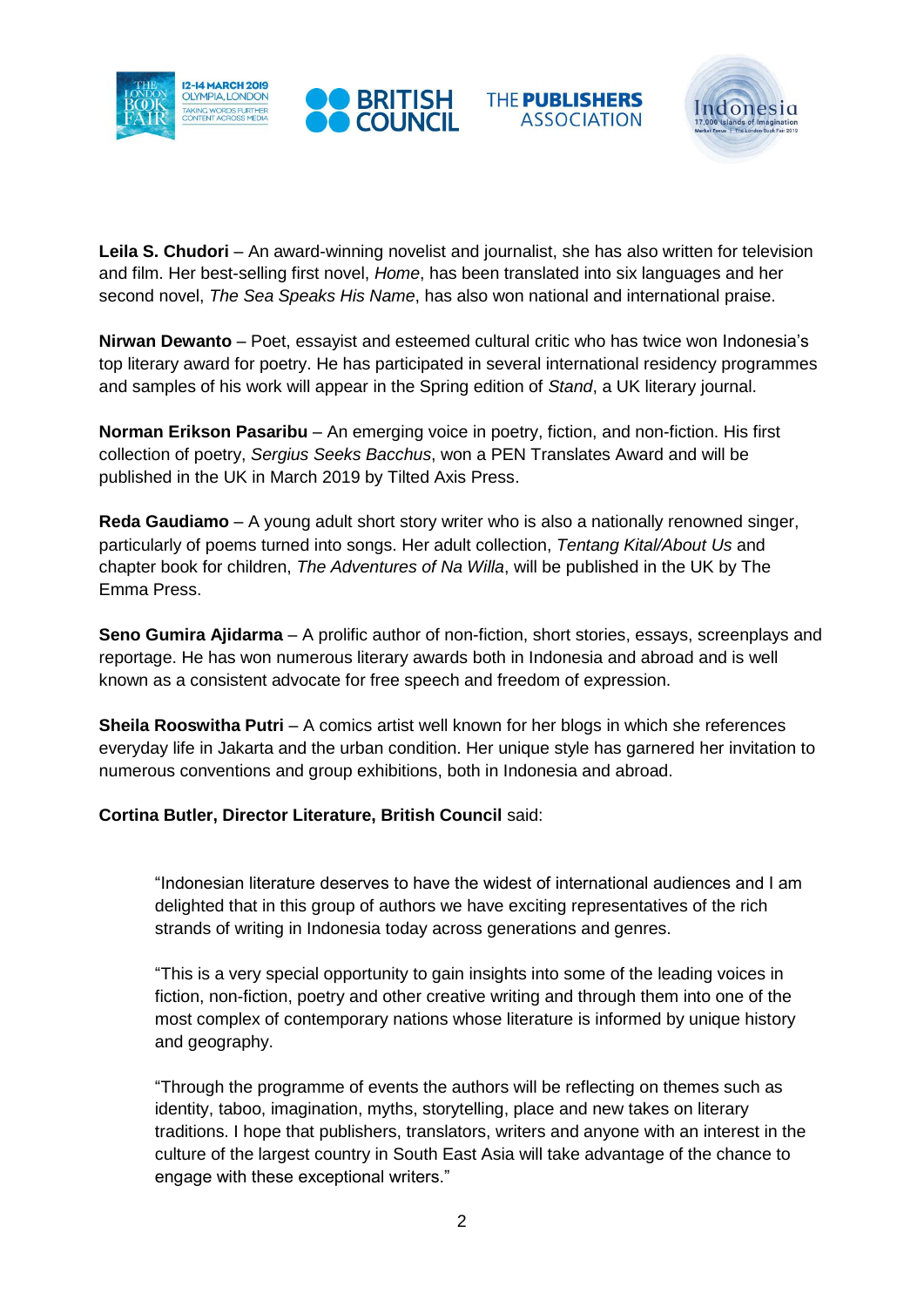







#### **Jacks Thomas, Director of The London Book Fair said:**

"As the first South East Asian country to be Market Focus at The London Book Fair, we are greatly looking forward to hosting Indonesia in 2019; there is a huge interest and appetite across English language publishing and beyond for more content from this region. This is an exciting and diverse author line-up — as you would expect from a country comprising 17,000 islands and 260 million people.

"The London Book Fair Professional programme, designed to encourage more rights deals between Indonesian and international publishers, complements the Cultural Programme. We are looking forward to the first event, the Rights Forum, on 19 November when we welcome Indonesian publishers to London."

# **Laura Bangun Prinsloo, Head of the Indonesia National Organising Committee** said:

"Indonesia's presence as Market Focus Country at The London Book Fair 2019 marks an especially important moment in the country's effort to promote Indonesian content abroad. This journey is one that began several years ago and has thus far resulted in the sale of more than 1,000 Indonesian titles to foreign publishers. As Market Focus Country, Indonesia hopes to promote exponential growth in the sale of titles—and knowledge of Indonesia—abroad.

"The Cultural Programme brings together talented voices from across our 17,000 islands, offering the opportunity to share with the UK the diverse stories that make up the fabric of Indonesia's literary imagination."

#### **- ENDS -**

#### **NOTES TO EDITORS**

Full programme details, biographical and publishing information about the writers and events will be available as confirmed on [https://literature.britishcouncil.org](https://literature.britishcouncil.org/)

Biographical details on each of the writers can be found on<http://www.islandsofimagination.id/>

For more information about the British Council and to speak to writers please contact Alison Langley, Senior Press Officer on +44 (0)20 3285 3659.

For more information about The London Book Fair please contact Nicola Green, Director at Midas Public Relations on +44 (0)20 7361 7860.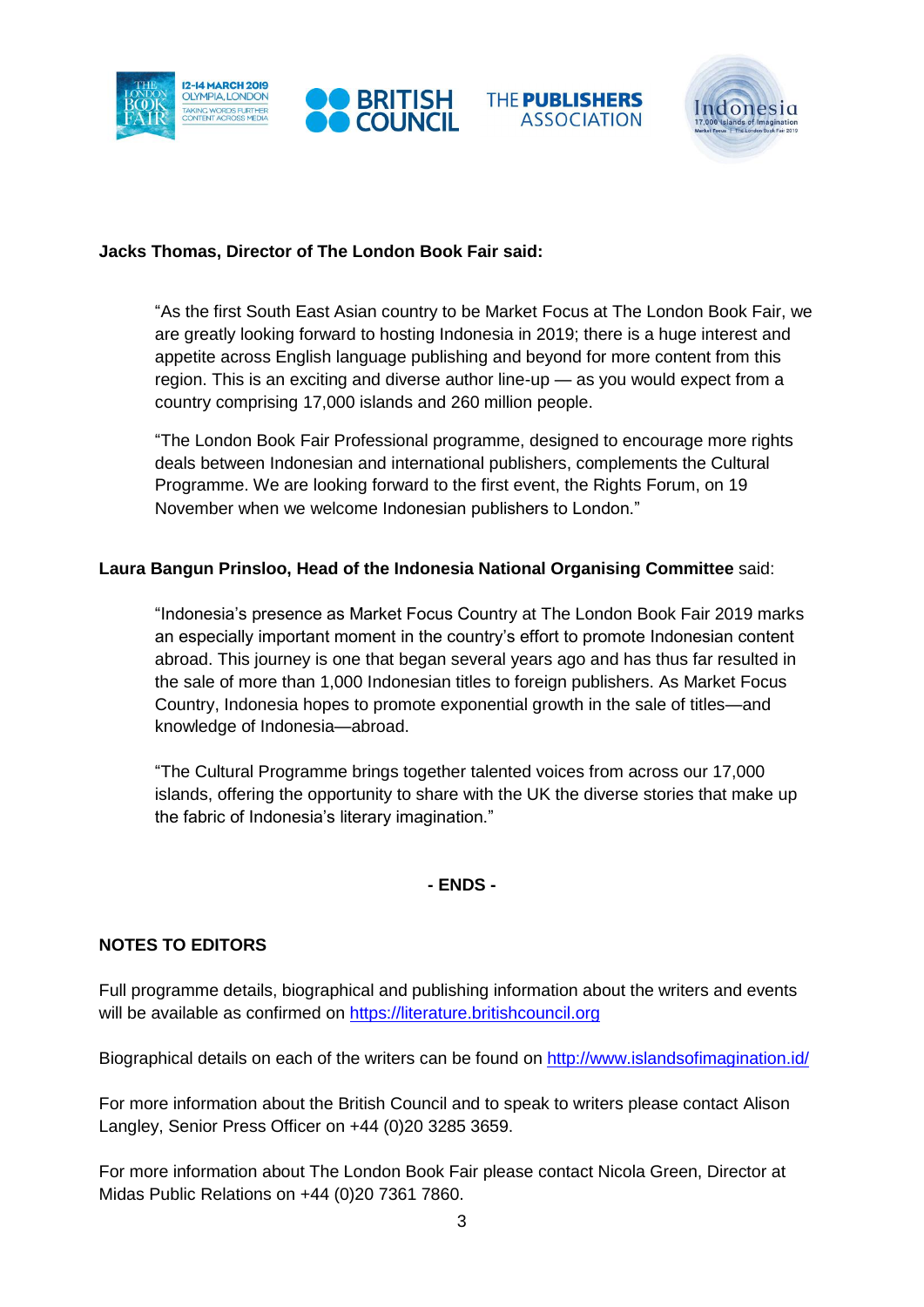







Event details: The London Book Fair, Olympia London, Hammersmith Road, London, W14 8UX Tues 12 and Weds 13 March 2019: 09.00–18.30 Thurs 14 March 2019: 09.00–17.00

# **About the Cultural Programme**

The LBF Market Focus Cultural Programme of events began in May 2018 and will carry on throughout 2019. Activity up until now has included:

- Representatives from Harvill Secker, Tilted Axis, Granta Books, MacLehose Press, Wrecking Ball Press and Oneworld travelled to Jakarta and Makassar to meet Indonesian publishers, writers and festival organisers. In Makassar they attended the Makassar International Writers' Festival, seeing a range of writer events with both emerging and established Indonesian writers. (May 2018)
- Five UK publishers exhibited their publications at Indonesia International Book Fair. Representatives from Capstone/Raintree, The Emma Press, Zoblit Ltd, Monsoon Books and Kube Publishing participated in panel discussions about the sales of literature in translation and the Muslim market in Europe, took part in matchmaking sessions and visited the National Library of Indonesia. (September 2018)
- UK writers will be visiting Indonesia with Sonority Turner reading her poetry at Salihara LIFEs (27 October), and the British Council's Other Festival, collaborating and workshopping with the poetry collective Paviliun Puisi (2-3 November). Will Buckingham will speak with Agustinus Wibowo at Wallacea Week in Jakarta (17 October) and Ubud Writers and Readers Festival (26 October). Graphic novelist Paul Gravett is collaborating with Indonesian graphic novelist Hikmat Darmawan on an exhibition, 'Wonderlands of Asian Comics' (18-30 October) and a curators' talk with Iwan Gunawan. (31 October)

# **About The London Book Fair**

The London Book Fair (LBF) is the global marketplace for rights negotiation and the sale and distribution of content across print, audio, TV, film and digital channels. Taking place every spring in the world's premier publishing and cultural capital, it is a unique opportunity to explore, understand and capitalise on the innovations shaping the publishing world of the future. LBF brings you direct access to customers, content and emerging markets. LBF 2019, the 48th Fair, will take place from 12-14 March 2019, Olympia London. LBF's London Book and Screen Week will run for the third year, with the book fair as the pivotal three-day event within a seven-day programme. For further information, please visit: [www.londonbookfair.co.uk](http://www.londonbookfair.co.uk/)